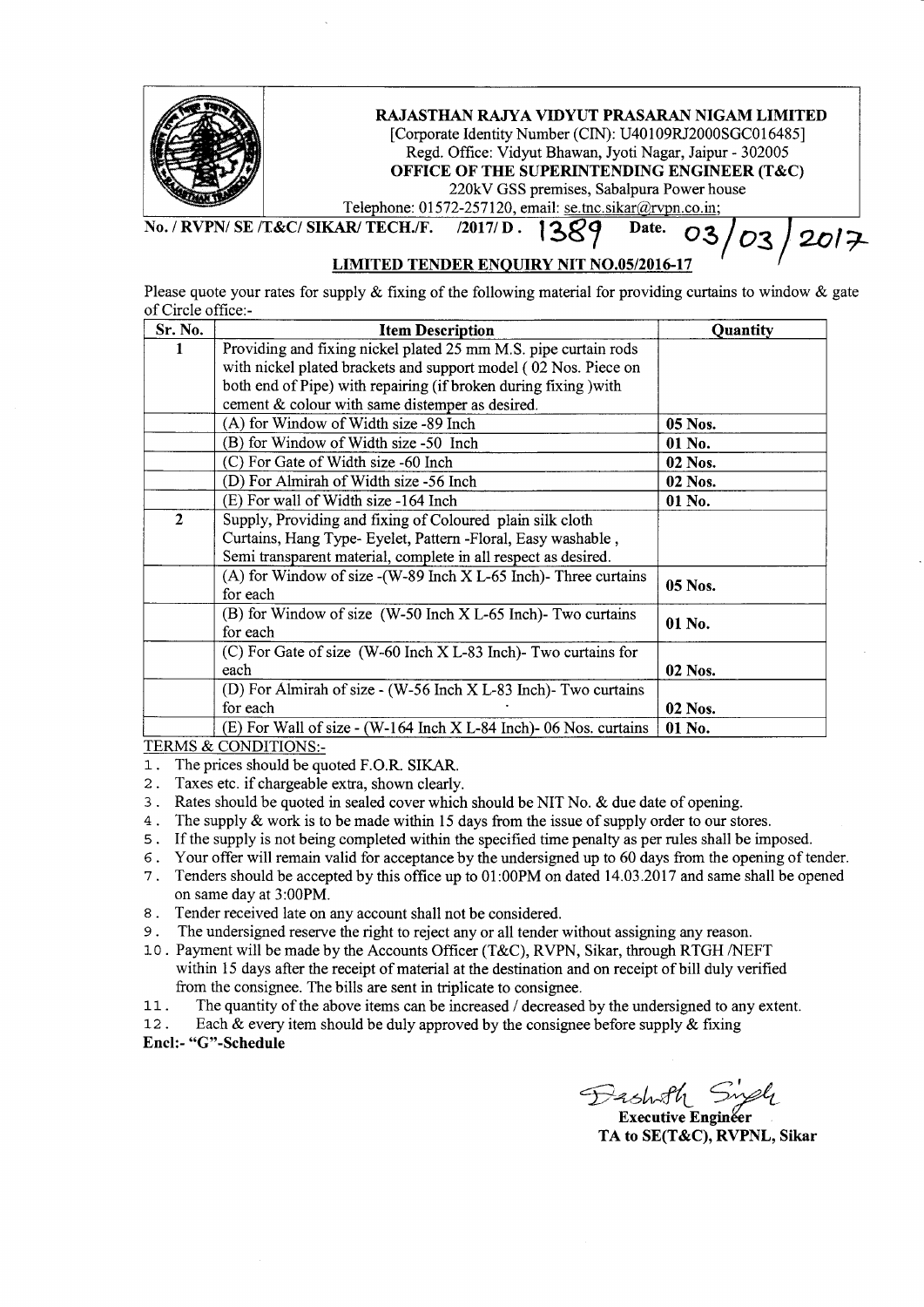Copy submitted/forwarded to the following for information and necessary action:-

- l. TheZonalChief Engineer(T&C), RVPN, Ajmer
- 2. The Accounts Officer (T&C), RVPN, Sikar.
- 3. The Executive Engineer(220kV GSS)/(T&C, RVPN, Sikar/ Reengus/ Laxmangarh/ Dhod/ Danta Ramgarh.

 $\overline{a}$ 

4. Notice Board of this office.  $\mathbb{R}^2$ 

Dashrth Siph TA to SE(T&C) RRVPNL, Sikar

 $\bar{\epsilon}$ 

 $\ddot{\phantom{a}}$